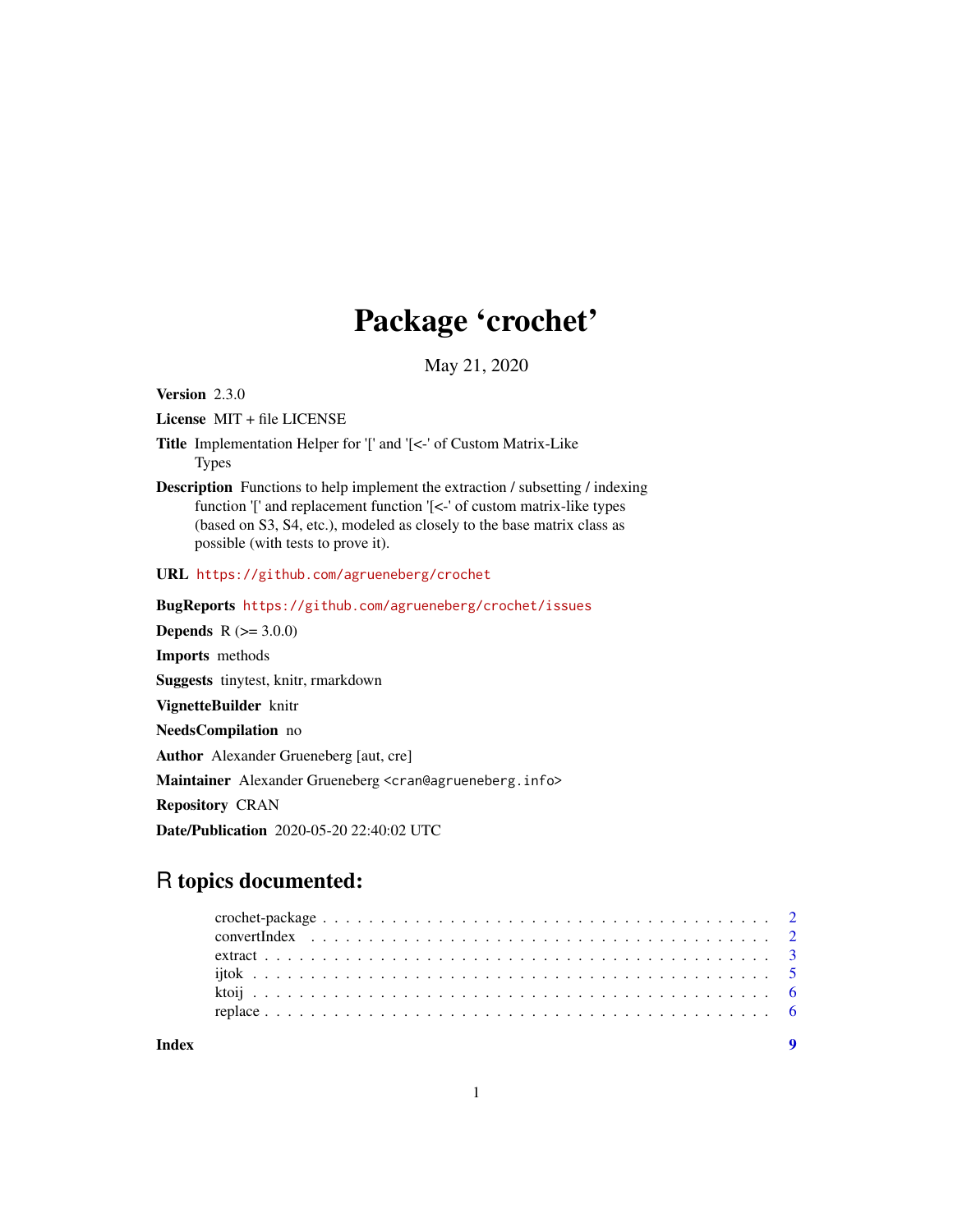<span id="page-1-0"></span>

#### **Description**

Functions to help implement the extraction / subsetting / indexing function '[' and replacement function '[<-' of custom matrix-like types (based on S3, S4, etc.), modeled as closely to the base matrix class as possible (with tests to prove it).

#### Important Functions

extract: Create an implementation of [ for custom matrix-like types.

replace: Create an implementation of [<- for custom matrix-like types.

convertIndex: Convert non-numeric index types to positive integers.

#### Discussion

R used to export functions for index conversion such as makeSubscript, vectorSubscript, and arraySubscript in  $src/main/subscript.c$  to package developers until R 2.3.1. These exports were removed in R 2.4.0 as part of a [cleanup.](https://github.com/wch/r-source/commit/7e3ce2f08807c005f930c0b36b545b10c7e9b391) arraySubscript was later [re-added](https://github.com/wch/r-source/commit/e7f0603fe69fc972466df01d6e8d4f8c207a757b) as some packages such as arules and cba still rely on it. I still need to investigate whether arraySubscript would be useful for this package.

#### See Also

vignette("StringMatrix",package = "crochet") for a vignette containing a full example for a custom type.

convertIndex *Convert Non-Numeric Index Types to Positive Integers*

#### Description

Converts different index types such as negative integer vectors, character vectors, or logical vectors into positive integer vectors.

#### Usage

```
convertIndex(x, i, type, allowDoubles = FALSE)
```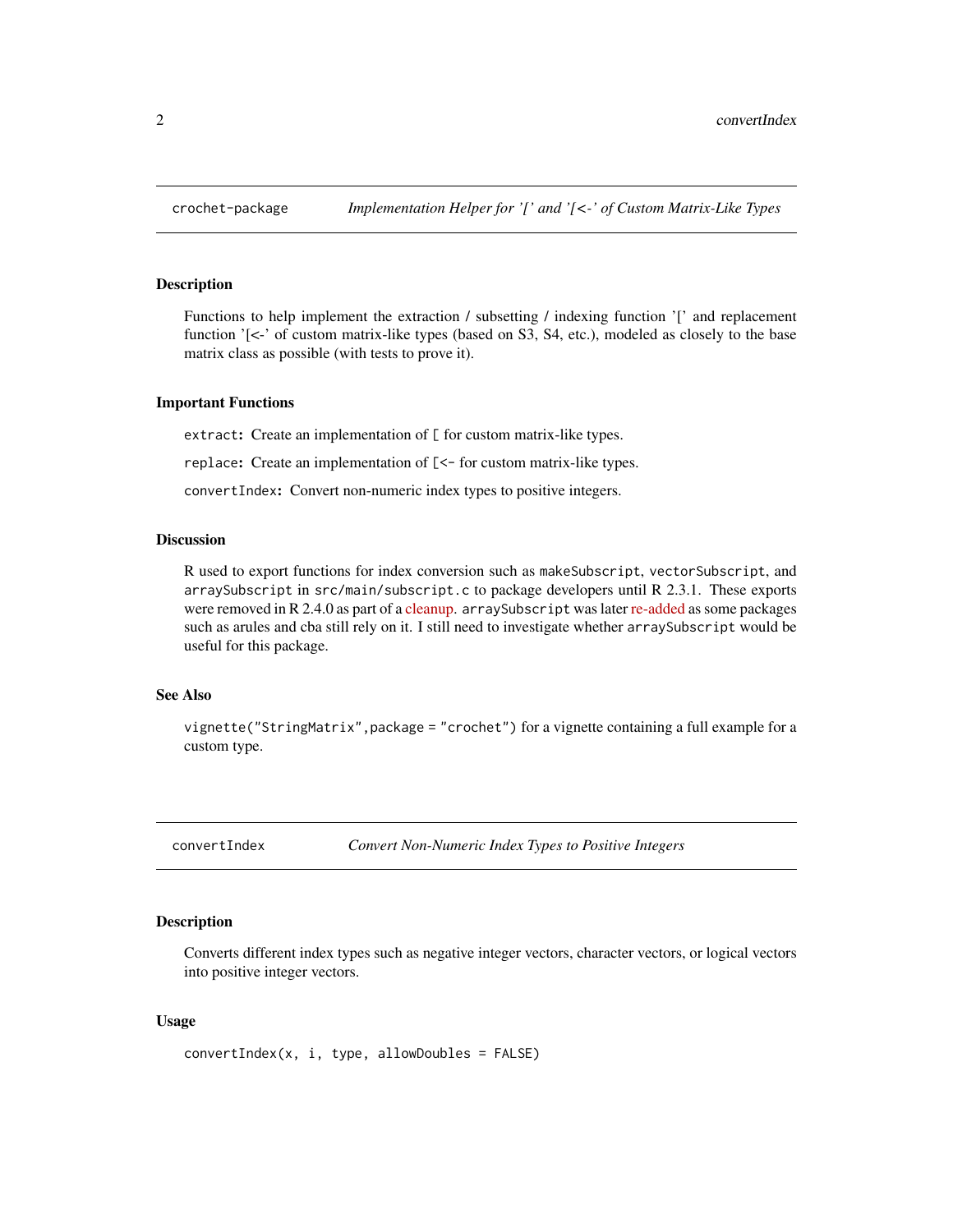#### <span id="page-2-0"></span>extract 3

#### **Arguments**

| $\mathsf{x}$ | A matrix-like object.                                                                                                                                                                                                                     |
|--------------|-------------------------------------------------------------------------------------------------------------------------------------------------------------------------------------------------------------------------------------------|
| j.           | The index to convert: may be a one-dimensional or two-dimensional logical,<br>character, integer, or double vector.                                                                                                                       |
| type         | The type of index to convert to: k is a one-dimensional index, i is the part of<br>a two-dimensional index that determines the rows, and j is the part of a two-<br>dimensional index that determines the columns.                        |
| allowDoubles | If set, indices of type double are not converted to integers if the operation would<br>overflow to support matrices with nrow(), ncol(), or length() greater than<br>the largest integer that can be represented (.Machine\$integer.max). |

#### Value

The converted index.

#### See Also

[extract](#page-2-1) and [replace](#page-5-1) to generate implementations for [ and [<- for custom types that use convertIndex under the hood.

#### Examples

```
x \le matrix(data = rnorm(25), nrow = 5, ncol = 5)
dimnames(x) <- list(letters[1:5], letters[1:5])
convertIndex(x, c(1, 2, 3), "k")convertIndex(x, -25, "k")convertIndex(x, c(TRUE, FALSE), "k")
convertIndex(x, c(1, 2, 3), "i")
convertIndex(x, -5, "i")
convertIndex(x, c(TRUE, FALSE), "i")
convertIndex(x, c("a", "b", "c"), "i")
convertIndex(x, c(1, 2, 3), "j")
convertIndex(x, -5, "j")
convertIndex(x, c(TRUE, FALSE), "j")
convertIndex(x, c("a", "b", "c"), "j")
```
<span id="page-2-1"></span>extract *Create an Implementation of [ For Custom Matrix-Like Types*

#### Description

extract is a function that converts different index types such as negative integer vectors, character vectors, or logical vectors passed to the  $[$  function as i (e.g.  $X[i]$ ) or i and j (e.g.  $X[i,j]$ ) into positive integer vectors. The converted indices are provided as the i parameter of extract\_vector or i and j parameters of extract\_matrix to facilitate implementing the extraction mechanism for custom matrix-like types.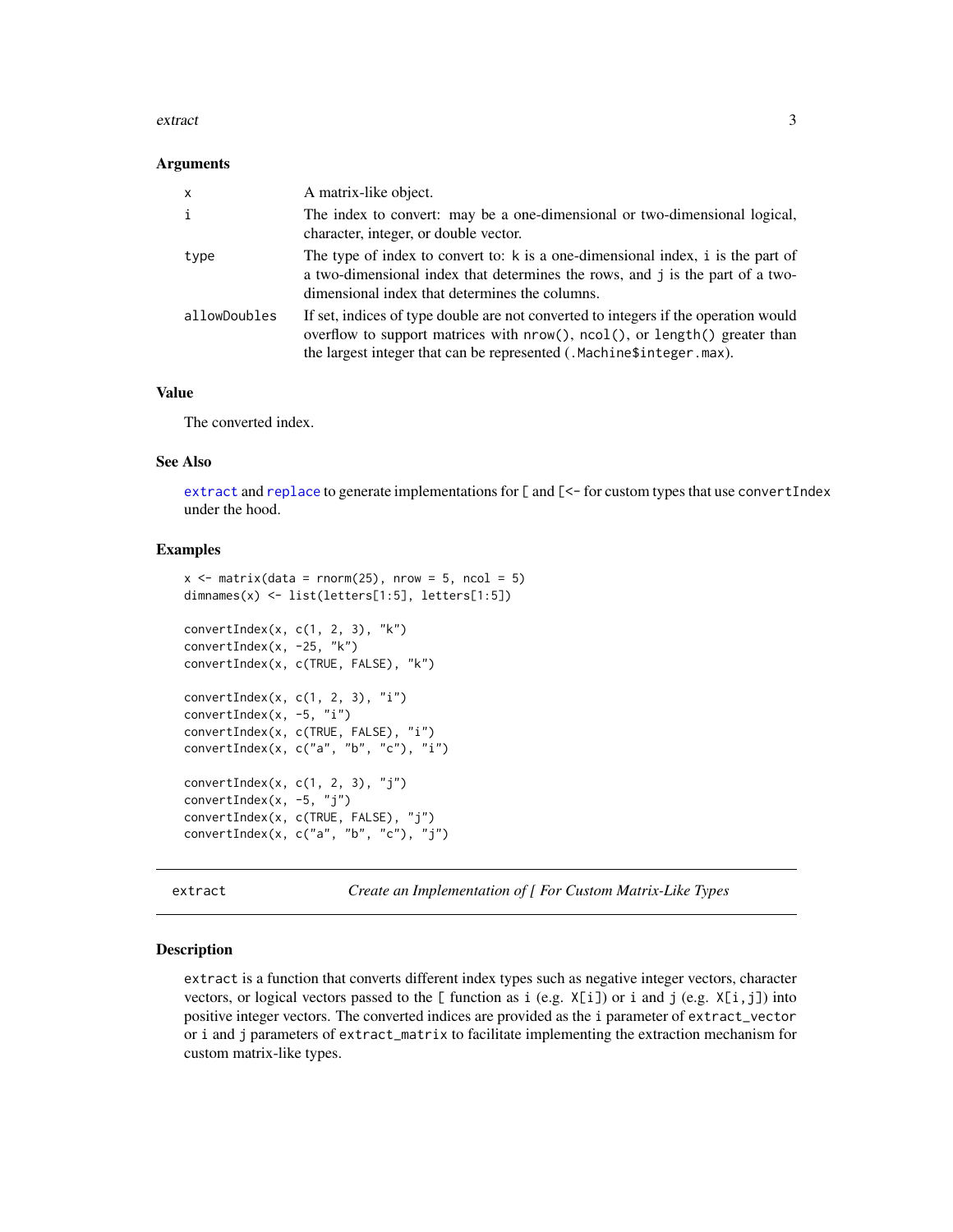#### <span id="page-3-0"></span>Usage

```
extract(extract_vector, extract_matrix, allowDoubles = FALSE)
```
#### Arguments

|              | extract_vector A function in the form of function( $x, i, $ ) that takes a subset of x based on<br>a single index i and returns a vector.                                                                                                 |
|--------------|-------------------------------------------------------------------------------------------------------------------------------------------------------------------------------------------------------------------------------------------|
|              | extract_matrix A function in the form of function( $x, i, j, $ ) that takes a subset of x based<br>on two indices i and j and returns a matrix.                                                                                           |
| allowDoubles | If set, indices of type double are not converted to integers if the operation would<br>overflow to support matrices with nrow(), ncol(), or length() greater than<br>the largest integer that can be represented (.Machine\$integer.max). |

#### Details

The custom type must implement methods for [length](#page-0-0), [dim](#page-0-0) and [dimnames](#page-0-0) for this function to work. Implementing methods for [nrow](#page-0-0), [ncol](#page-0-0), [rownames](#page-0-0), and [colnames](#page-0-0) is not necessary as the default method of those generics calls [dim](#page-0-0) or [dimnames](#page-0-0) internally.

Optional arguments are supported and will be passed to extract\_vector and extract\_matrix as long as they are named.

#### Value

A function in the form of function( $x, i, j, \ldots$ , drop = TRUE) that is meant to be used as a method for  $[$  for a custom type.

#### See Also

vignette("StringMatrix",package = "crochet") for a vignette containing a complete example on how to use extract to implement  $[$  for a custom type.

#### Examples

```
b \le matrix(data = rnorm(25), nrow = 5, ncol = 5)
dimnames(b) <- list(letters[1:5], letters[1:5])
a <- structure(list(), class = "TestMatrix")
dim.TestMatrix <- function(x) {
    dim(b)
}
dimnames.TestMatrix <- function(x) {
    dimnames(b)
}
extract\_vector \leftarrow function(x, i) {
    # Dispatch to b instead to x for this demo
   b[i, drop = FALSE]
```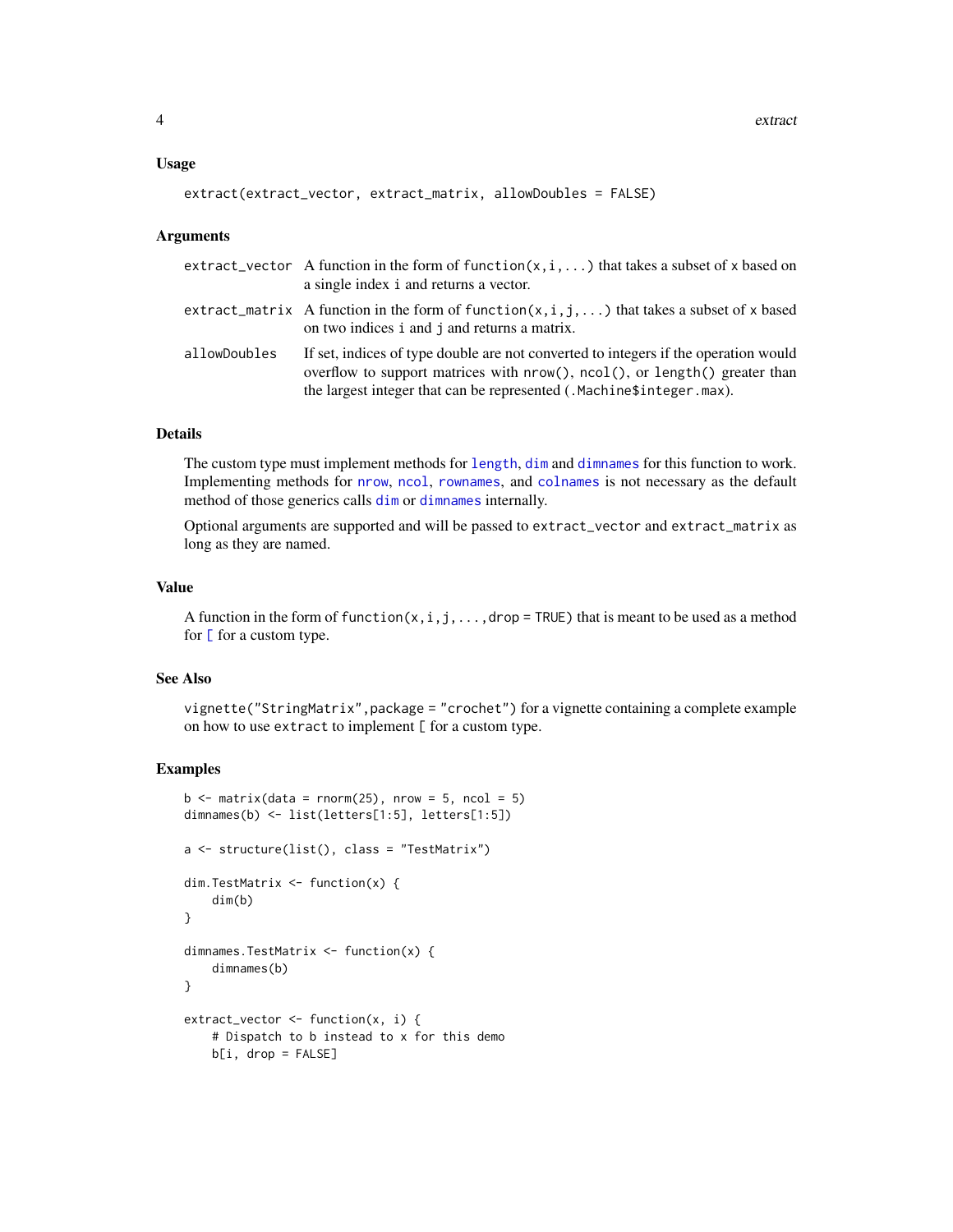<span id="page-4-0"></span>ijtok **50 km** i 1980 km i 1980 km i 1980 km i 1980 km i 1980 km i 1980 km i 1980 km i 1980 km i 1980 km i 1980 km i

```
}
extract_matrix <- function(x, i, j) {
   # Dispatch to b instead to x for this demo
   b[i, j, drop = FALSE]
}
```
`[.TestMatrix` <- extract(extract\_vector = extract\_vector, extract\_matrix = extract\_matrix)

ijtok *Convert Two-Dimensional Indices i and j to One-Dimensional Index k*

#### Description

ijtok is a helper function that converts two-dimensional indices i and j to a one-dimensional index k. This can be useful if, for example, one-dimensional indexing is easier to implement than two-dimensional indexing.

#### Usage

ijtok(x, i, j)

#### Arguments

| x  | A matrix-like object.                            |
|----|--------------------------------------------------|
| j. | The first component of a two-dimensional index.  |
|    | The second component of a two-dimensional index. |

#### Details

It is assumed that all indices are one-based.

#### Value

A one-dimensional index.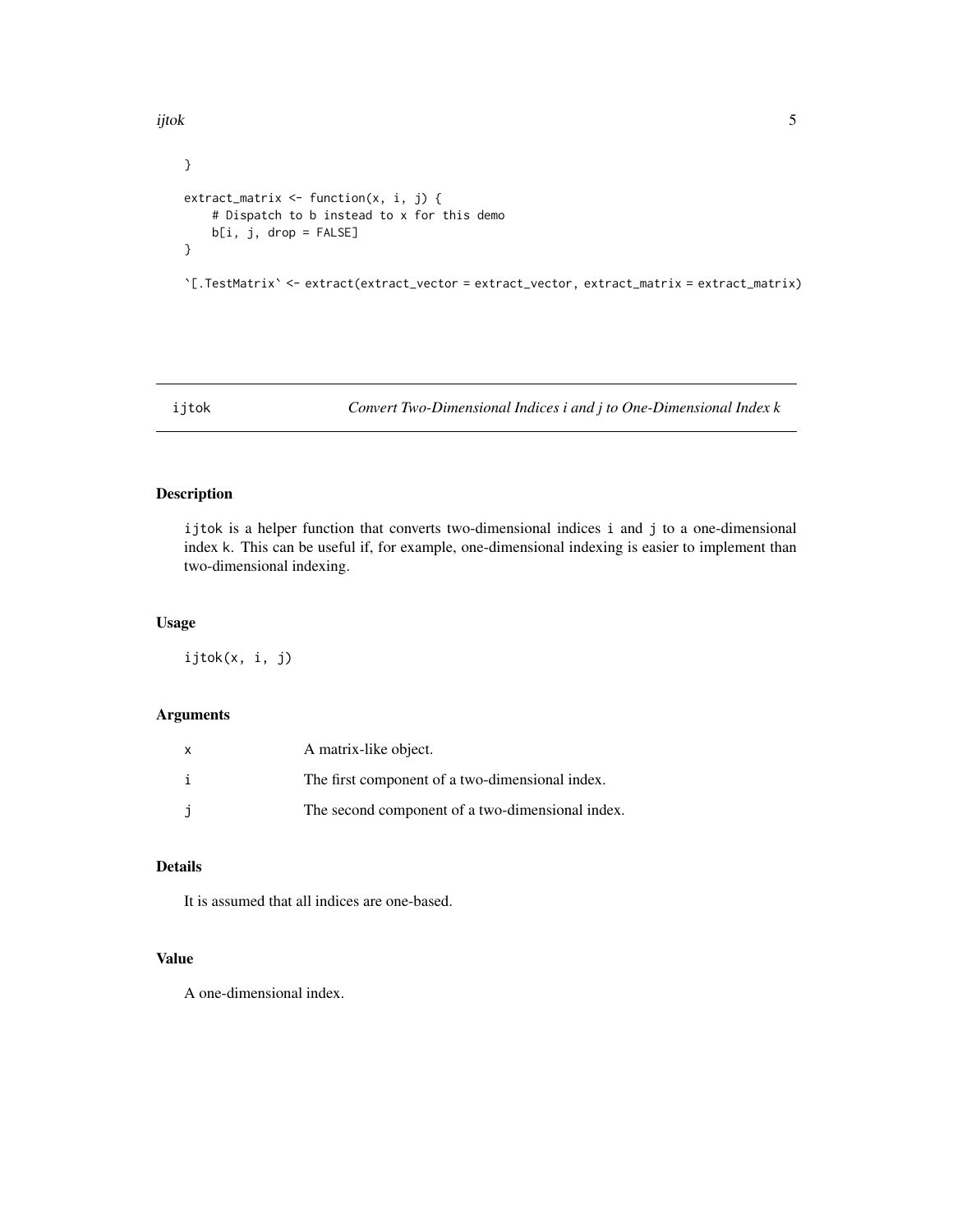<span id="page-5-0"></span>

#### Description

ktoij is a helper function that converts a one-dimensional index k to two-dimensional indices i and j. This can be useful if, for example, two-dimensional indexing is easier to implement than one-dimensional indexing.

#### Usage

ktoij(x, k)

#### Arguments

| x | A matrix-like object.    |
|---|--------------------------|
| k | A one-dimensional index. |

#### Details

It is assumed that all indices are one-based.

#### Value

A list containing indices i and j.

<span id="page-5-1"></span>replace *Create an Implementation of [<- For Custom Matrix-Like Types*

#### Description

replace is a function that converts different index types such as negative integer vectors, character vectors, or logical vectors passed to the  $\ll$  function as i (e.g. X $[i]$ ) or i and j (e.g. X $[i,j]$ ) into positive integer vectors. The converted indices are provided as the i parameter of replace\_vector or i and j parameters of replace\_matrix to facilitate implementing the replacement mechanism for custom matrix-like types. Values are recycled to match the replacement length.

#### Usage

```
replace(replace_vector, replace_matrix, allowDoubles = FALSE)
```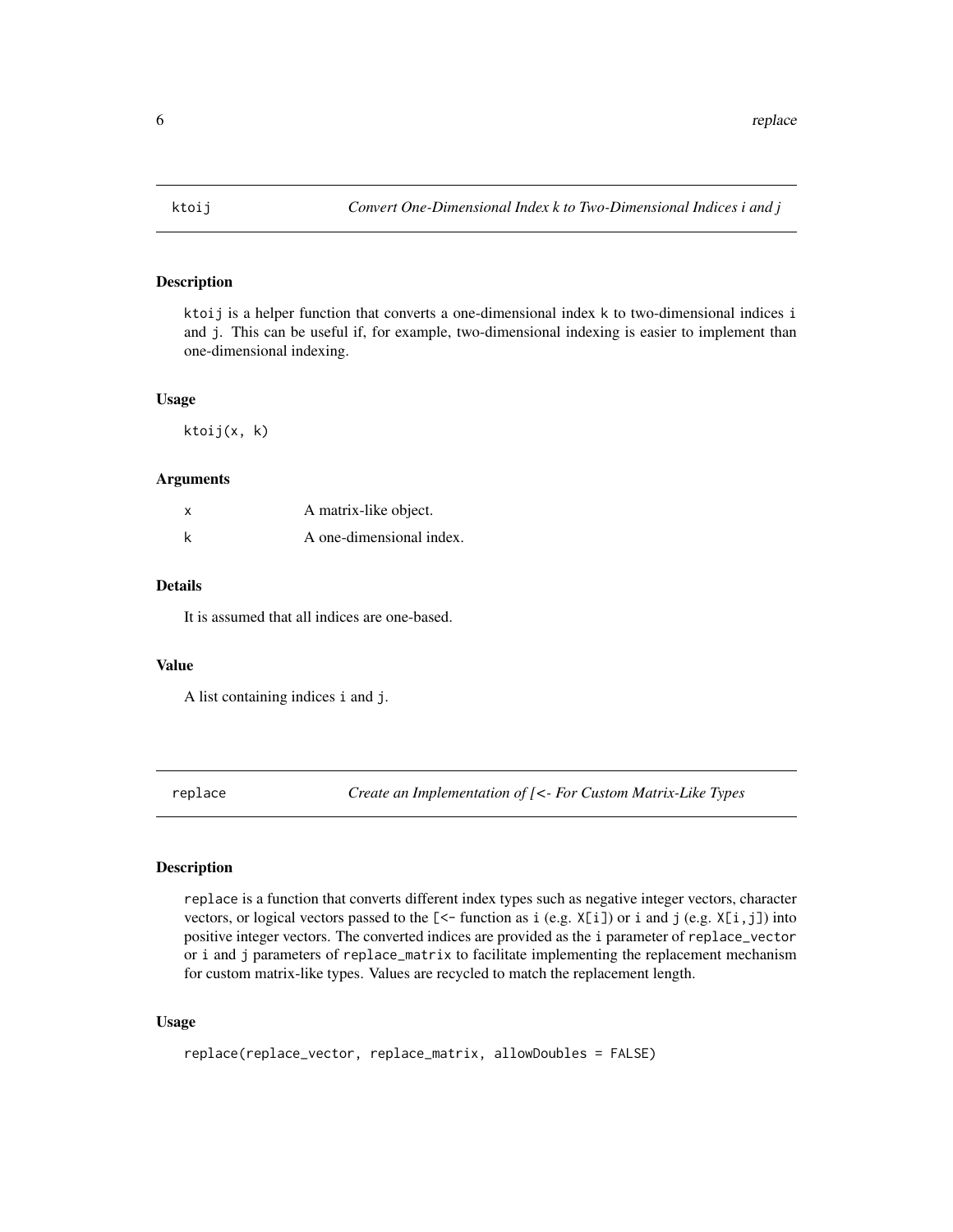#### <span id="page-6-0"></span>replace the contract of the contract of the contract of the contract of the contract of the contract of the contract of the contract of the contract of the contract of the contract of the contract of the contract of the co

#### Arguments

|              | replace_vector A function in the form of function( $x, i, \ldots,$ value) that replaces a vector<br>subset of x based on a single index i with the values in value and returns x.                                                               |
|--------------|-------------------------------------------------------------------------------------------------------------------------------------------------------------------------------------------------------------------------------------------------|
|              | replace_matrix A function in the form of function(x,i,j,,value) that replaces a matrix<br>subset of x based on two indices i and j with the values in value and returns x.                                                                      |
| allowDoubles | If set, indices of type double are not converted to integers if the operation would<br>overflow to support matrices with $nrow()$ , $ncol()$ , or length() greater than<br>the largest integer that can be represented (.Machine\$integer.max). |

#### Details

The custom type must implement methods for [length](#page-0-0), [dim](#page-0-0) and [dimnames](#page-0-0) for this function to work. Implementing methods for [nrow](#page-0-0), [ncol](#page-0-0), [rownames](#page-0-0), and [colnames](#page-0-0) is not necessary as the default method of those generics calls [dim](#page-0-0) or [dimnames](#page-0-0) internally.

#### Value

A function in the form of function(x, i, j, ..., value) that is meant to be used as a method for [\[<-](#page-0-0) for a custom type.

#### See Also

vignette("StringMatrix",package = "crochet") for a vignette containing a complete example on how to use replace to implement [<- for a custom type.

#### Examples

```
b \le matrix(data = rnorm(25), nrow = 5, ncol = 5)
dimnames(b) <- list(letters[1:5], letters[1:5])
a <- structure(list(), class = "TestMatrix")
dim.TestMatrix <- function(x) {
    dim(b)
}
dimnames.TestMatrix <- function(x) {
    dimnames(b)
}
extract_vector <- function(x, i) {
    # Dispatch to b instead to x for this demo
   b[i, drop = FALSE]
}
extract_matrix <- function(x, i, j) {
    # Dispatch to b instead to x for this demo
   b[i, j, drop = FALSE]
}
```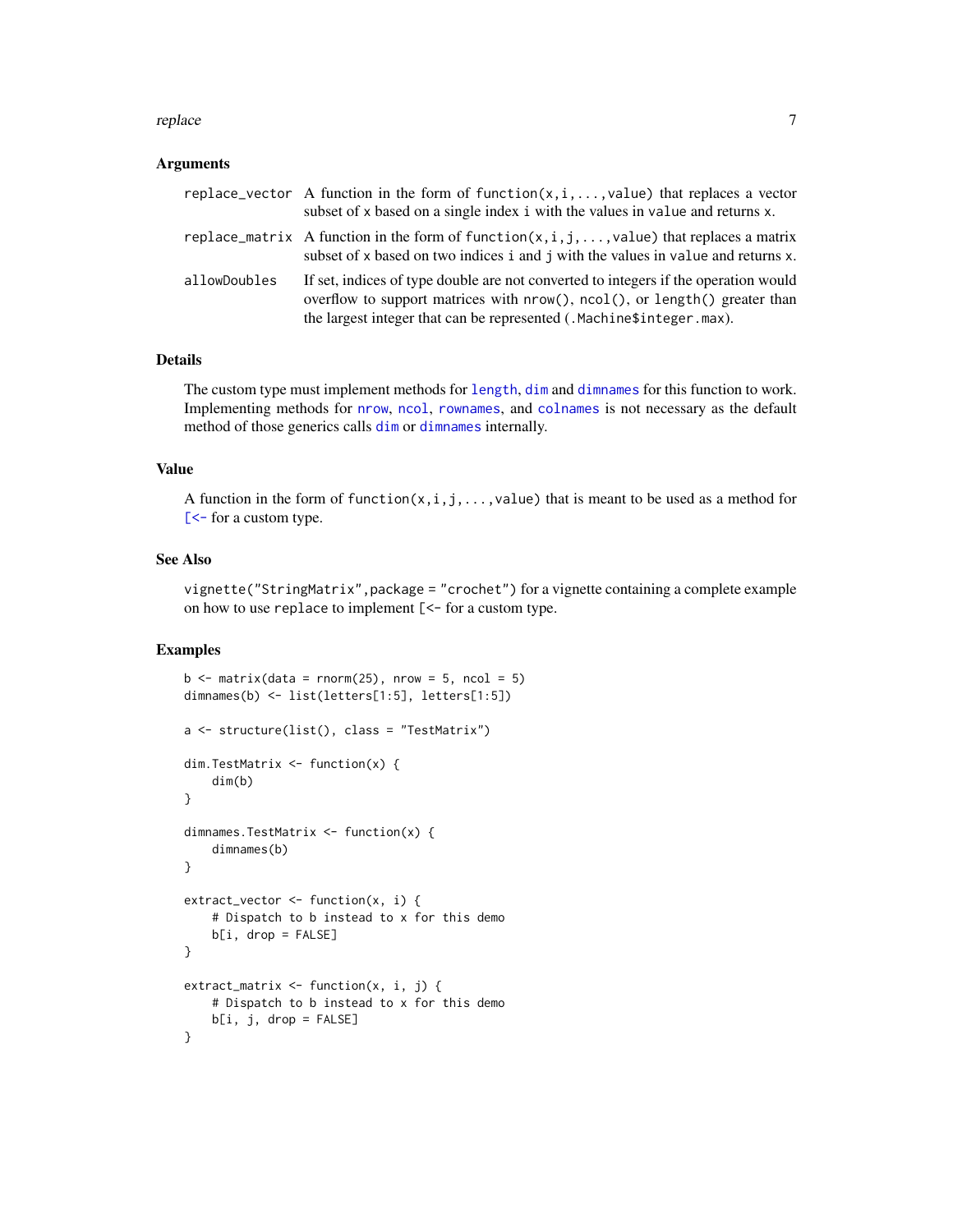```
`[.TestMatrix` <- extract(extract_vector = extract_vector, extract_matrix = extract_matrix)
replace_vector <- function(x, i, value) {
    .GlobalEnv$i <- i
    .GlobalEnv$value <- value
   # Dispatch to b instead to x for this demo
   with(.GlobalEnv, b[i] <- value)
   # Don't forget to return x
   return(x)
}
replace_matrix <- function(x, i, j, value) {
    .GlobalEnv$i <- i
    .GlobalEnv$j <- j
   .GlobalEnv$value <- value
   # Dispatch to b instead to x for this demo
   with(.GlobalEnv, b[i, j] <- value)
   # Don't forget to return x
   return(x)
}
```
`[<-.TestMatrix` <- replace(replace\_vector = replace\_vector, replace\_matrix = replace\_matrix)